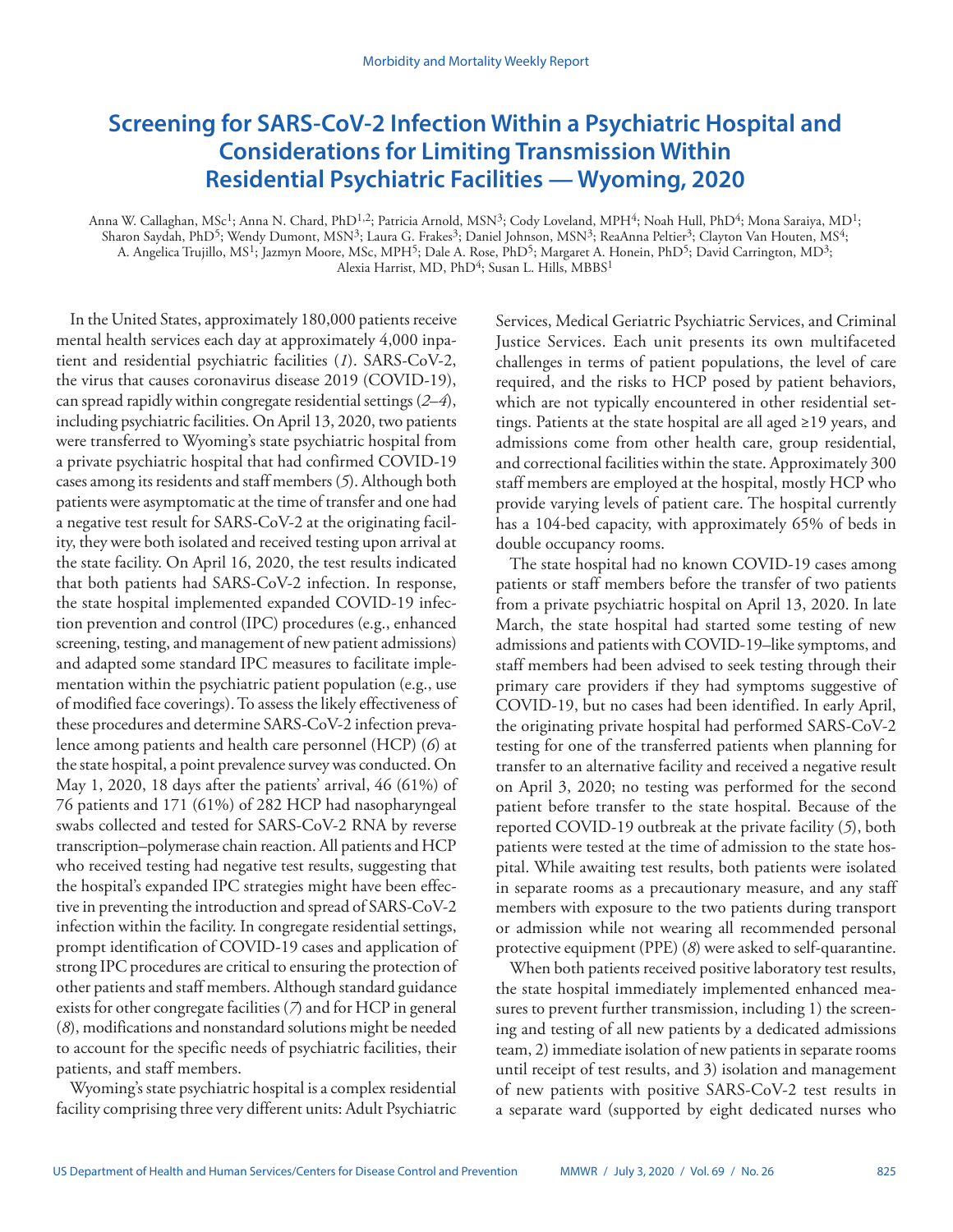provided clinical care and housekeeping services) for 2 weeks or until receipt of two negative SARS-CoV-2 results from nasopharyngeal swab specimens collected 24 hours apart.\* These same procedures were also to be followed if symptoms were identified in any patients already at the state hospital. In addition, standard IPC procedures already in place were reinforced, based on long-term care facility guidelines (*7*), including 1) universal cloth face coverings for compliant patients and face masks for HCP at all times within the facility, 2) frequent disinfection of spaces accessed by patients with COVID-19 and all communal spaces, 3) cancellation of group dining or increase of space between patients at dining tables, 4) reduction in the number of persons participating in group therapy sessions, 5) limitation of all nonessential visitors and services, and 6) daily symptom screening and temperature checks of all patients and staff members (*7*). Some standard IPC measures were modified to facilitate implementation in the psychiatric patient population, such as adapting face coverings for patients to avoid elastic and metal components that could be used for self-harm or violent purposes (e.g., socks, a preapproved item, were modified for use as face coverings).

On May 1, 2020, the state hospital, with support from the Wyoming Department of Health and CDC, conducted a point prevalence survey to determine the prevalence of SARS-CoV-2 infection among patients and HCP and to assess the effectiveness of the newly implemented enhanced patient admission, isolation, and IPC procedures. All state psychiatric hospital patients and HCP (*6*) were invited to participate in the survey. Two-person survey teams were located in each of the hospital's three units. Participants provided oral consent for survey participation; per hospital policy, hospital staff members obtained guardian consent before the survey for any patients with legal guardians. Survey team members administered a questionnaire to patients and HCP that elicited information about demographic characteristics, patient's unit, symptoms, and HCP duties and work locations in the past 2 weeks. Survey team members also collected one nasopharyngeal swab specimen from each participant. Specimens were tested at the Wyoming State Public Health Laboratory using the CDC 2019 Novel Coronavirus (2019-nCoV) Real-Time Reverse Transcriptase (RT)–PCR Diagnostic Panel (*9*). This survey was conducted by a public health authority to provide timely situational awareness and priority setting during the COVID-19 pandemic, and as such, was considered nonresearch public health surveillance as outlined in 45 CFR 46.102(l)(2).<sup>†</sup>

Overall, 46 (61%) of 76 patients and 171 (61%) of 282 HCP participated in the survey and had nasopharyngeal swab specimens collected and tested (Table 1) (one clinical care staff member was excluded because their sample was received at the laboratory without a label). Included among the 76 patients were 21 (68%) of 31 in the Adult Psychiatric Services unit, 16 (76%) of 21 in the Medical Geriatric Psychiatric Services unit, and nine (38%) of 24 patients in the Criminal Justice Services unit. Included among the 171 HCP were 137 (58%) of 238 in clinical care, 14 (88%) of 16 in housekeeping, and 20 (74%) of 27 in transportation and security. Median length of patient stay was 150 days (interquartile range = 86–381 days). Among the 171 participating HCP, 151 (88%) reported providing direct care to the patients, eight (5%) reported working within another health care facility, and 98 (57%) reported working across multiple units at the state hospital within the previous 2 weeks. Responses to survey questions regarding COVID-19–like symptoms were inconsistent and incomplete because patients and staff members would often mention non-COVID-19–like symptoms or attribute symptoms to existing comorbidities; therefore, these responses were not included in the analysis. All patients and HCP had negative test results for SARS-CoV-2 infection.

Based on observations and discussions at the state psychiatric hospital and review of reports from other facilities in Wyoming, various unique concerns were identified related to preventing and managing SARS-CoV-2 transmission in psychiatric facilities (Table 2). In the rapidly evolving early days of the COVID-19 pandemic, the psychiatric facilities in Wyoming were faced with the task of adapting standard IPC procedures to their specific settings, given the needs of their patient population, the specific risks for their staff members, and the limitations of their physical facilities. These concerns were tabulated and organized in terms of provider group and processes, and possible solutions were proposed. The issues faced ranged from the ability to cohort infected patients when it was also necessary to segregate patients by age, gender, and treatment needs, to the ability to continue essential mental health services when physical distancing or isolation had to be maintained.

## **Discussion**

SARS-CoV-2 can spread rapidly within congregate residential settings (*2*–*4*), especially complex residential settings such as psychiatric hospitals. Psychiatric facilities often serve several functions concurrently, including long-term care, acute care, detention for psychiatric reasons, memory and addiction treatment, as well as social and behavioral services (*10*). Psychiatric facilities also are often linked to a network of other sites which have an elevated risk of SARS-CoV-2 transmission,

<sup>\*</sup> [https://www.cdc.gov/coronavirus/2019-ncov/hcp/disposition-hospitalized-](https://www.cdc.gov/coronavirus/2019-ncov/hcp/disposition-hospitalized-patients.html)

 $^\dagger$  <https://www.hhs.gov/ohrp/regulations-and-policy/regulations/45-cfr-46/>.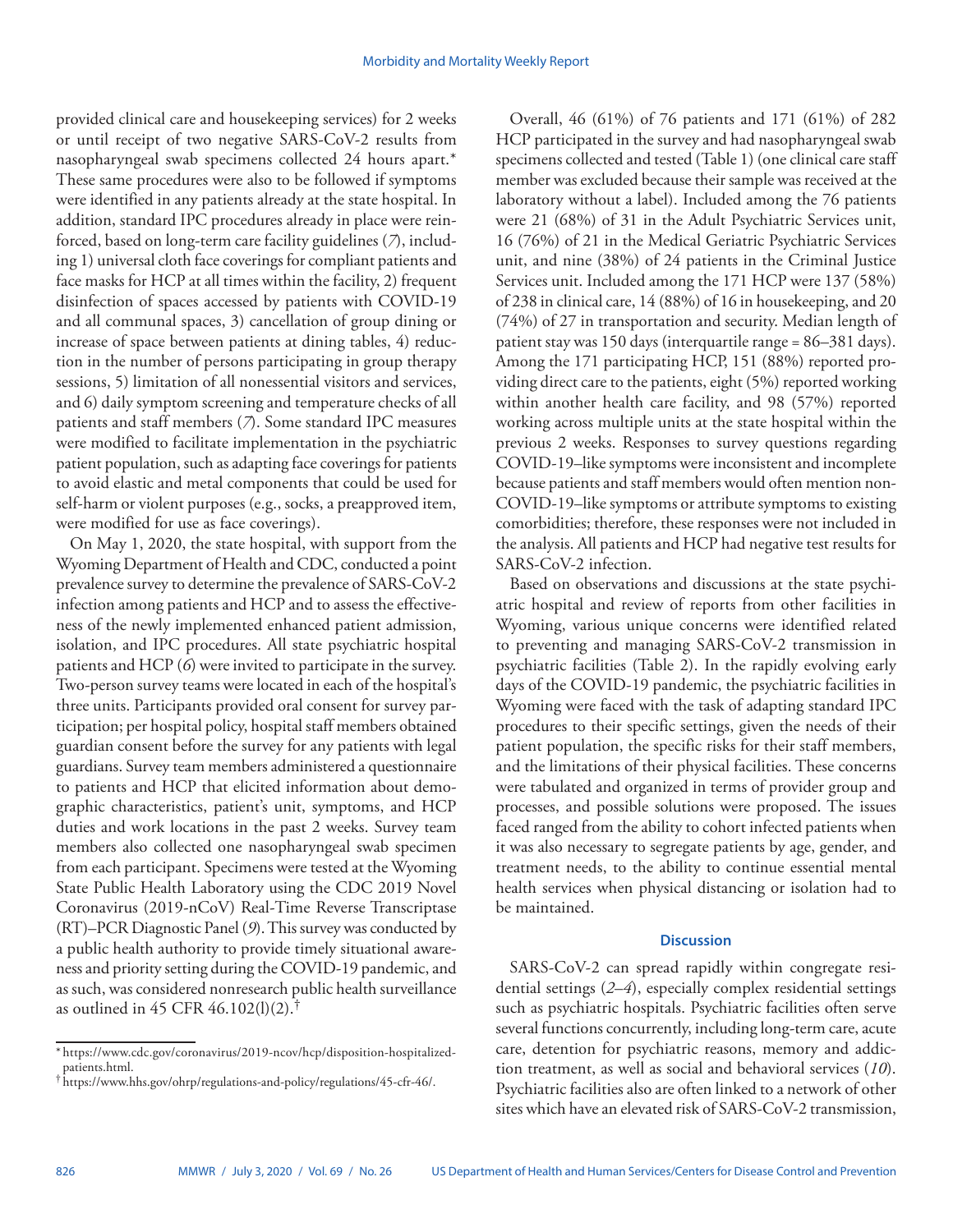|                                                                                                                                                                            | Hospital service unit or role               |                                       |                                           |                                              |
|----------------------------------------------------------------------------------------------------------------------------------------------------------------------------|---------------------------------------------|---------------------------------------|-------------------------------------------|----------------------------------------------|
| <b>Patient characteristic</b>                                                                                                                                              | Adult psychiatric                           | Medical geriatric psychiatric         | <b>Criminal justice</b>                   | <b>Total patients</b>                        |
| No. participating/Total no.                                                                                                                                                | 21/31                                       | 16/21                                 | 9/24                                      | 46/76                                        |
| Male, no. (%)<br>Median age, yrs (IQR)<br>Median length of admission, days (IQR)                                                                                           | 8(38)<br>$48(38-61)$<br>107 (76-176)        | 4(25)<br>$62(57-66)$<br>320 (121-735) | 6(67)<br>42 (32–59)<br>150 (73-228)       | 18 (39)<br>$57(41-63)$<br>150 (86-381)       |
| <b>HCP</b> characteristic                                                                                                                                                  | <b>Clinical care</b>                        | Housekeeping                          | <b>Transport/Security</b>                 | <b>Total HCP</b>                             |
| No. participating/Total no.                                                                                                                                                | 137/238                                     | 14/16                                 | 20/27                                     | 171/282*                                     |
| Male, no. (%)<br>Median age, yrs (IQR)<br>Provided direct patient care, no. (%) <sup>†</sup><br>Worked at other health care facilities within previous<br>2 weeks, no. (%) | 37(27)<br>$41(32 - 54)$<br>132 (96)<br>7(5) | 0(0)<br>$55(43-57)$<br>2(14)<br>0(0)  | 13(65)<br>46 (34 - 53)<br>18 (90)<br>1(5) | 50 (29)<br>$43(32 - 55)$<br>151 (88)<br>8(5) |
| Worked on multiple units at the state hospital within previous<br>2 weeks, no. (%)                                                                                         | 72 (53)                                     | 10(71)                                | 17 (85)                                   | 98 (57)                                      |

**TABLE 1. Characteristics of patients and health care personnel (HCP) who participated in the point prevalence survey at a state psychiatric hospital — Wyoming, May 1, 2020**

Abbreviations: HCP = health care personnel; IQR = interquartile range.

\* One HCP staff member was excluded because the nasopharyngeal sample arrived at the testing laboratory without a label.

 $^{\dagger}$  As reported by HCP; at times housekeeping, transportation, and security staff members might provide nonclinical direct patient care, such as assisting the patients to move around the facility or intervening if a patient becomes violent.

including homeless shelters (*3*), group homes, and correctional facilities (*4*). In an outbreak, the interconnectedness of these facilities and the vulnerable populations they serve increase the likelihood of transmission of SARS-CoV-2 between facilities through the admission and discharge of patients and through critical personnel who might work across several facilities.

Following admission of two patients with SARS-CoV-2 infection on April 13, 2020, in the absence of specific guidance on prevention and management of COVID-19 in psychiatric facilities, the state hospital implemented expanded admission screening and IPC procedures. The results of the point prevalence survey, indicating no further transmission among patients and HCP almost 3 weeks after admission of the two SARS-CoV-2-positive patients, suggested that the expanded procedures might have been effective.

Although most health care facilities encounter challenges within an emergency or outbreak context, psychiatric facilities can face unforeseen or compounded issues because of the patient population they serve, their unique workforce, and the constraints of the physical facilities. Psychiatric facilities could possibly reduce the risk of introduction of SARS-CoV-2 by closing or deferring new patient admissions, but these actions would contradict their mandate and result in a backlog of patients at acute care hospitals and other facilities. Therefore, psychiatric facilities need to consider the various IPC, staffing, and structural limitations associated with preventing SARS-CoV-2 transmission in these facilities and plan accordingly. In addition, broader planning at the state and county could be useful in limiting transmission between high-risk facilities, including considerations of an integrated testing

strategy, expanded screening protocols, and a community surveillance plan that supports the needs of all high-risk facilities.

The findings in this report are subject to at least four limitations. First, the survey was conducted on one single day; thus, results represent SARS-CoV-2 infection prevalence at a single point in time and recent infections among patients and staff members might not have been detected. Second, SARS-CoV-2 infections might have been missed among the 39% of patients and HCP who did not participate in the survey. Not all patients were willing or able to participate because of their mental or physical states on the day of the survey. In addition, although all HCP were invited to participate, some who were not working on the survey day might not have participated to avoid traveling a long distance to the hospital on a nonwork day. If positive cases were missed among the patients and HCP not tested, true prevalence was higher than indicated by the survey results. Third, answers to survey questions might have been limited by cognitive disabilities or recall bias. Finally, confirmation that the enhanced IPC procedures were responsible for lack of detection of secondary transmission was not possible.

In congregate residential settings, prompt identification of COVID-19 cases and application of strong IPC procedures are critical to ensuring protection of other patients and staff members. Information obtained from this investigation was useful in demonstrating the likely effectiveness of the enhanced, and often resourceful, modified IPC strategies implemented by the state psychiatric hospital. Point prevalence surveys can be useful to monitor outcomes of implementation of IPC measures and to identify cases of COVID-19, including potential asymptomatic cases missed through traditional screening procedures.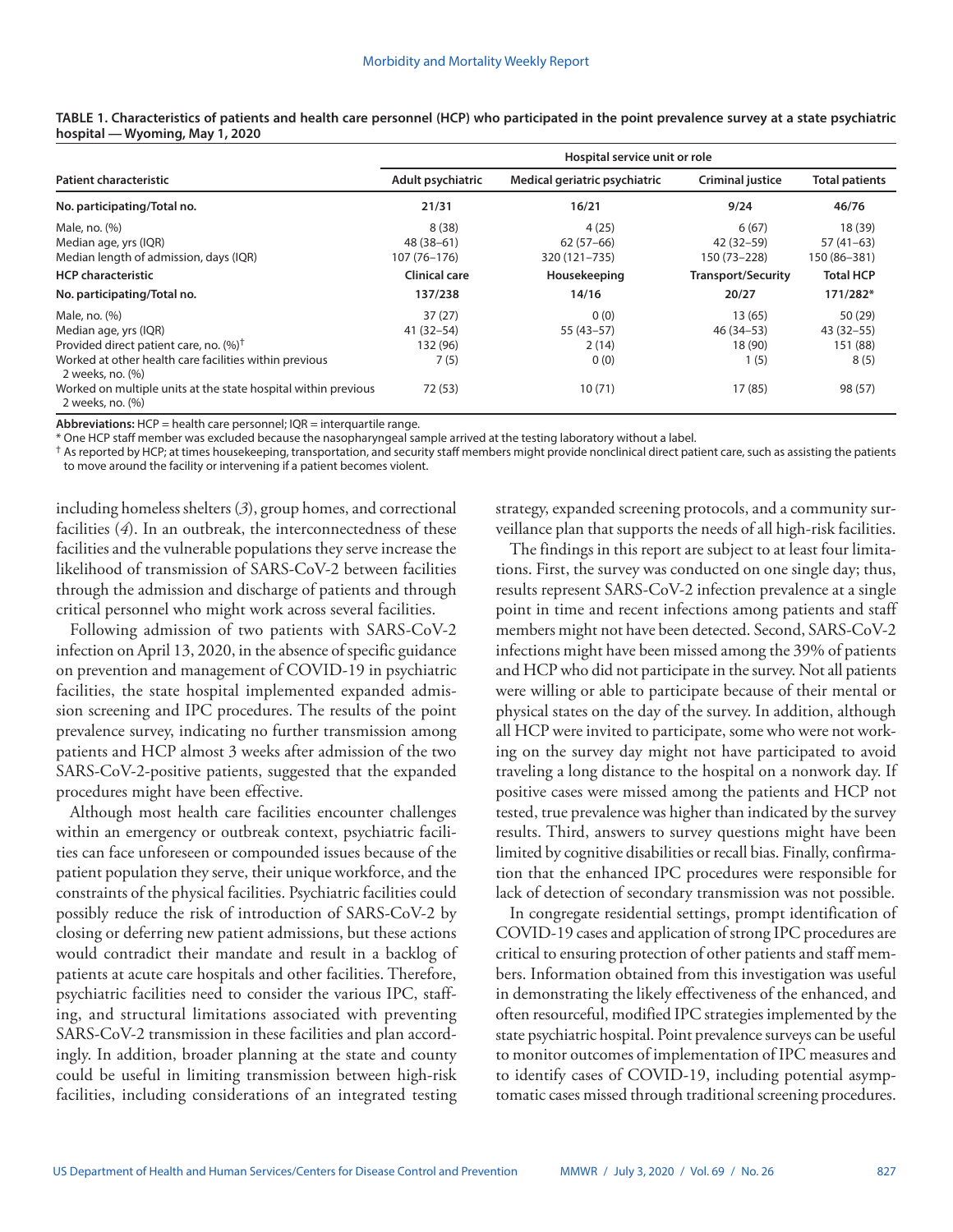| Group/Process                                             | <b>Challenges to effective</b><br>COVID-19 prevention and control                                                                                                                                                                                                             | <b>Possible solutions</b>                                                                                                                                                                                                                                                                                                                                                             |
|-----------------------------------------------------------|-------------------------------------------------------------------------------------------------------------------------------------------------------------------------------------------------------------------------------------------------------------------------------|---------------------------------------------------------------------------------------------------------------------------------------------------------------------------------------------------------------------------------------------------------------------------------------------------------------------------------------------------------------------------------------|
| <b>Patients</b><br>Admissions                             | Admissions from facilities at higher risk for                                                                                                                                                                                                                                 | Test newly admitted patients to identify any persons with asymptomatic                                                                                                                                                                                                                                                                                                                |
|                                                           | SARS-CoV-2 transmission (e.g., homeless shelters,<br>group homes, and correctional facilities)                                                                                                                                                                                | infection and defer integration to regular wards until results are received.<br>If result is positive, keep patient isolated; if result is negative, conduct<br>routine symptom screening on regular ward                                                                                                                                                                             |
| Screening                                                 | Uncooperative/violent behavior when patients are<br>being screened for symptoms or tested for<br>SARS-CoV-2 infection                                                                                                                                                         | Educate patients to raise awareness of the need for screening and testing,<br>and to avoid misinformation and fear                                                                                                                                                                                                                                                                    |
| Cohorting                                                 | Logistical challenge to segregate according to age,<br>gender, treatment needs, and potential for violence<br>in addition to cohorting based on COVID-19<br>case status                                                                                                       | Implement rigorous measures to prevent transmission into and within the<br>facility to avoid the need for patient cohorting in addition to the normal<br>necessary segregation of patients. If transmission occurs, isolate patients<br>in single rooms, or in rooms with other COVID-19 patients as segregation<br>of patients allows, within quarantined areas to limit interaction |
| Social distancing                                         | Psychiatric treatment often requires close interaction<br>and cannot be canceled or delayed                                                                                                                                                                                   | Conduct smaller group sessions or one-on-one therapy, with 6-foot<br>distancing, universal use of face coverings, and more frequent<br>decontamination of surfaces                                                                                                                                                                                                                    |
| Use of face coverings for<br>source control               | Face coverings unsuitable for patient use or patient<br>noncompliant with use                                                                                                                                                                                                 | Consider modified face coverings, modified methods of securing face<br>coverings, or the use of facility-approved items as face coverings when<br>possible and accepted by the patient                                                                                                                                                                                                |
| Exposure to cleaning<br>products and disinfectants        | Risks associated with patient behaviors (e.g., licking<br>surfaces, attempts to ingest products if accessible)                                                                                                                                                                | Have staff members follow instructions on product labels for safe use,<br>including securing products from unauthorized persons such as patients;<br>have staff members dispense individual portions of hand sanitizer directly<br>to patients as needed                                                                                                                              |
| Close connections with other<br>high-risk facilities      | Regular transfers from facilities at higher risk for<br>SARS-CoV-2 transmission (e.g., homeless shelters,<br>group homes, and correctional facilities)                                                                                                                        | Develop county and state level plans that support the needs of all<br>higher-risk facilities and address issues such as integrated testing<br>strategies, expanded screening approaches, and community surveillance                                                                                                                                                                   |
| <b>Staff members</b><br>Physical strain                   | Time-consuming, frequent wellbeing checks; need<br>for physical restraint of violent/uncooperative<br>patients                                                                                                                                                                | Plan for additional or surge workforce capacity; consider flexible leave<br>policies to account for added strain; make provisions for any staff member<br>at higher risk of severe outcomes from COVID-19                                                                                                                                                                             |
| <b>Emotional strain</b>                                   | Possible high HCP turnover; potential stigma of<br>working in a psychiatric facility with active<br>SARS-CoV-2 transmission                                                                                                                                                   | Plan for additional or surge workforce capacity; develop a communications<br>plan to address stigma                                                                                                                                                                                                                                                                                   |
| Risk of exposure for clinical<br>care staff members       | Patient behavior might increase risk of SARS-CoV-2<br>exposure (e.g., spitting, licking, thrashing, or<br>intentionally dislodging PPE)                                                                                                                                       | Use modified PPE to allow unrestricted movement and reduce risk of<br>exposure for clinical care staff members working with violent and<br>nonviolent patients (e.g., goggles instead of glasses or face shields,<br>respirators instead of surgical masks, or Tyvek suits instead of gowns)                                                                                          |
| Risk of exposure for<br>nonclinical care<br>staff members | Security staff members, constantly present on some<br>wards, might be first to respond to a patient issue/<br>violent situation, increasing potential for high-risk<br>exposure; similar risks for transportation staff<br>members who interact with patients during transfer | Use modified PPE to allow unrestricted movement and provide access to<br>utility belts when needed for all nonclinical care staff members (e.g.,<br>goggles instead of glasses or face shields, respirators instead of surgical<br>masks, or Tyvek suits instead of gowns)                                                                                                            |
| <b>Buildings/Wards</b><br>Social distancing               | Open patient wards and rooms to facilitate patient<br>observation; many spaces (including bathrooms)<br>are communal                                                                                                                                                          | Control and monitor access to communal areas by symptomatic patients;<br>implement enhanced disinfection practices                                                                                                                                                                                                                                                                    |
| Cohorting                                                 | Converting single rooms to double occupancy or<br>moving patients to different wards for disease<br>cohorting purposes might be impossible given<br>patients' different psychiatric needs                                                                                     | Utilize other available structures or facilities when possible                                                                                                                                                                                                                                                                                                                        |
| Clinical case management                                  | Units and patient rooms often not set up to provide<br>multifaceted clinical care; for safety reasons,<br>rooms often do not include electric outlets to run<br>medical equipment                                                                                             | Plan for transfer of patients to acute care hospitals as needed                                                                                                                                                                                                                                                                                                                       |

#### **TABLE 2. Infection prevention, control, and other considerations based on observations at psychiatric facilities during the COVID-19 pandemic — Wyoming, May 2020**

**Abbreviations:** COVID-19 = coronavirus disease 2019; HCP = health care personnel; PPE = personal protective equipment.